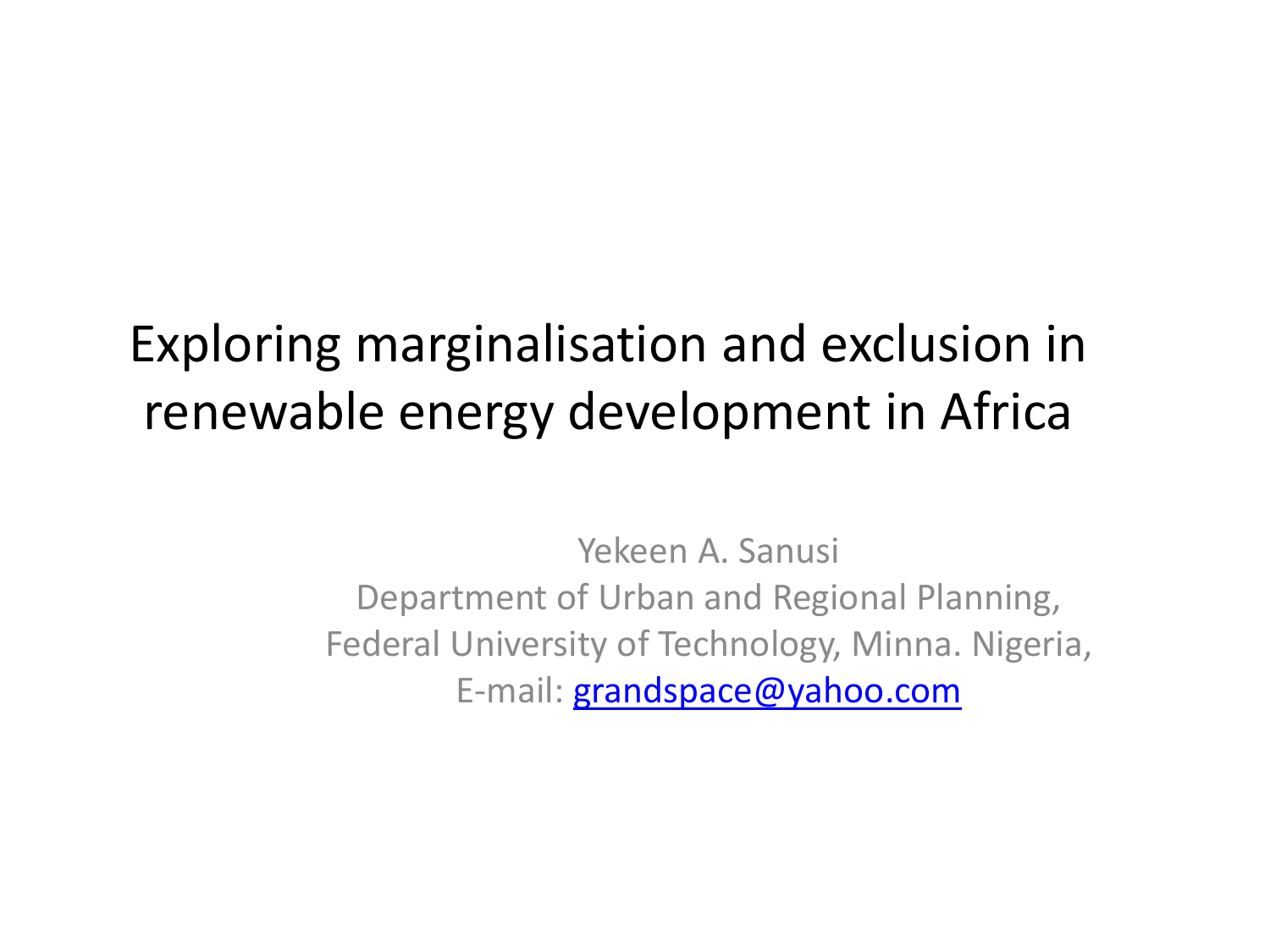## Introduction

- Renewable energy offers development advantages to all nations including African nations.
- The distribution of renewable energy resources provide an equalizing or a balancing opportunity for energy access.
- There is a clear progress in renewable energy deployment globally. For example, global renewable energy capacity reached 657GW in 2014. This increase3d to 785GW in 2015 and to 921GW in 2016.
- However, events have shown that many developing countries, especially African countries have not cached up with the pace of global progress in renewable energy.
- These nations are at the margin of global renewable system: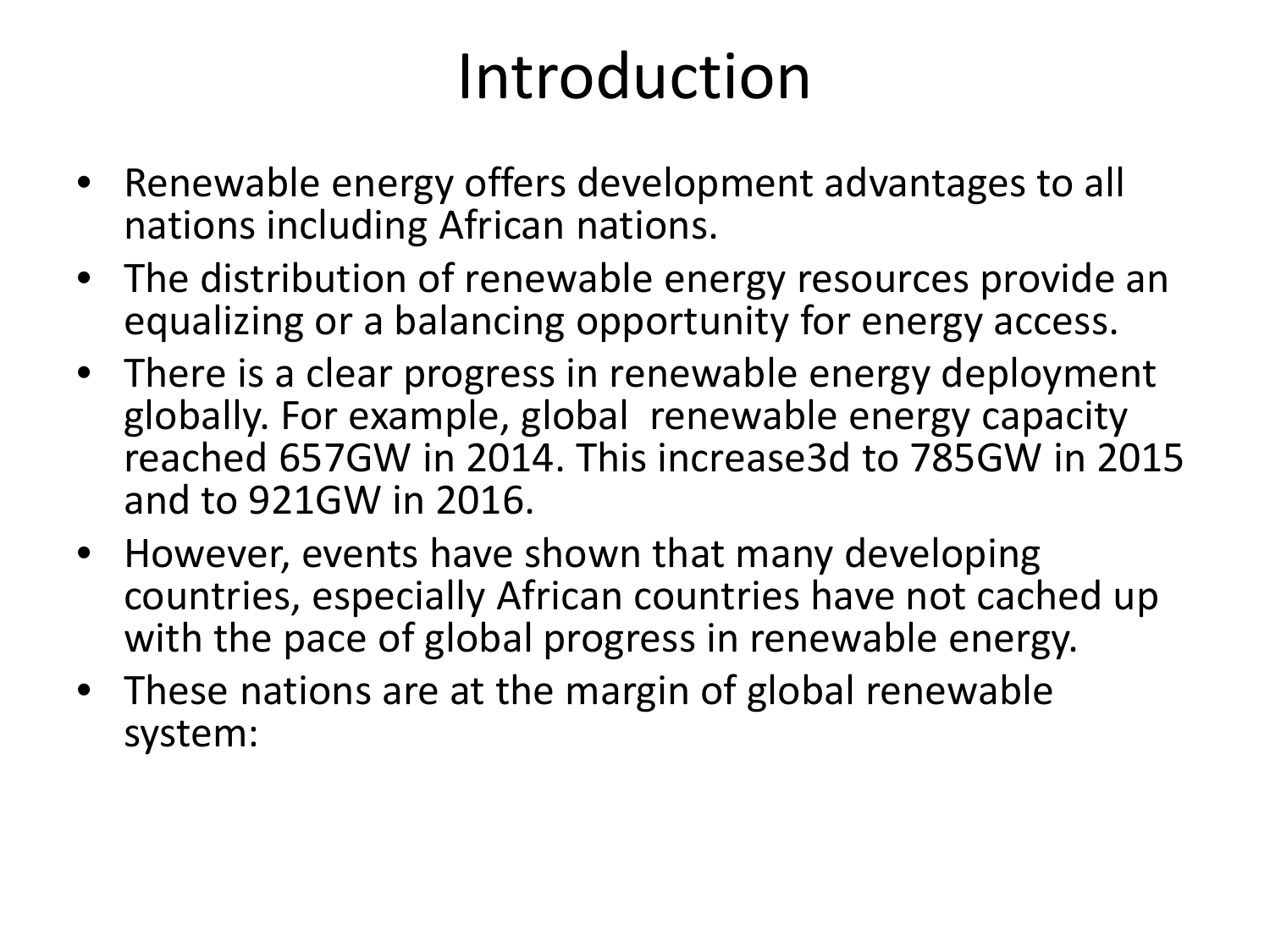# **Objectives**

- The objectives are to:
	- Examine renewable energy capacities in Africa,
	- Determine global and regional marginalisation
	- Determine intra- African differences and emerging marginalization in renewable energy development,
	- Underscore the impact of marginalisation
	- Account for its presence in renewable energy development.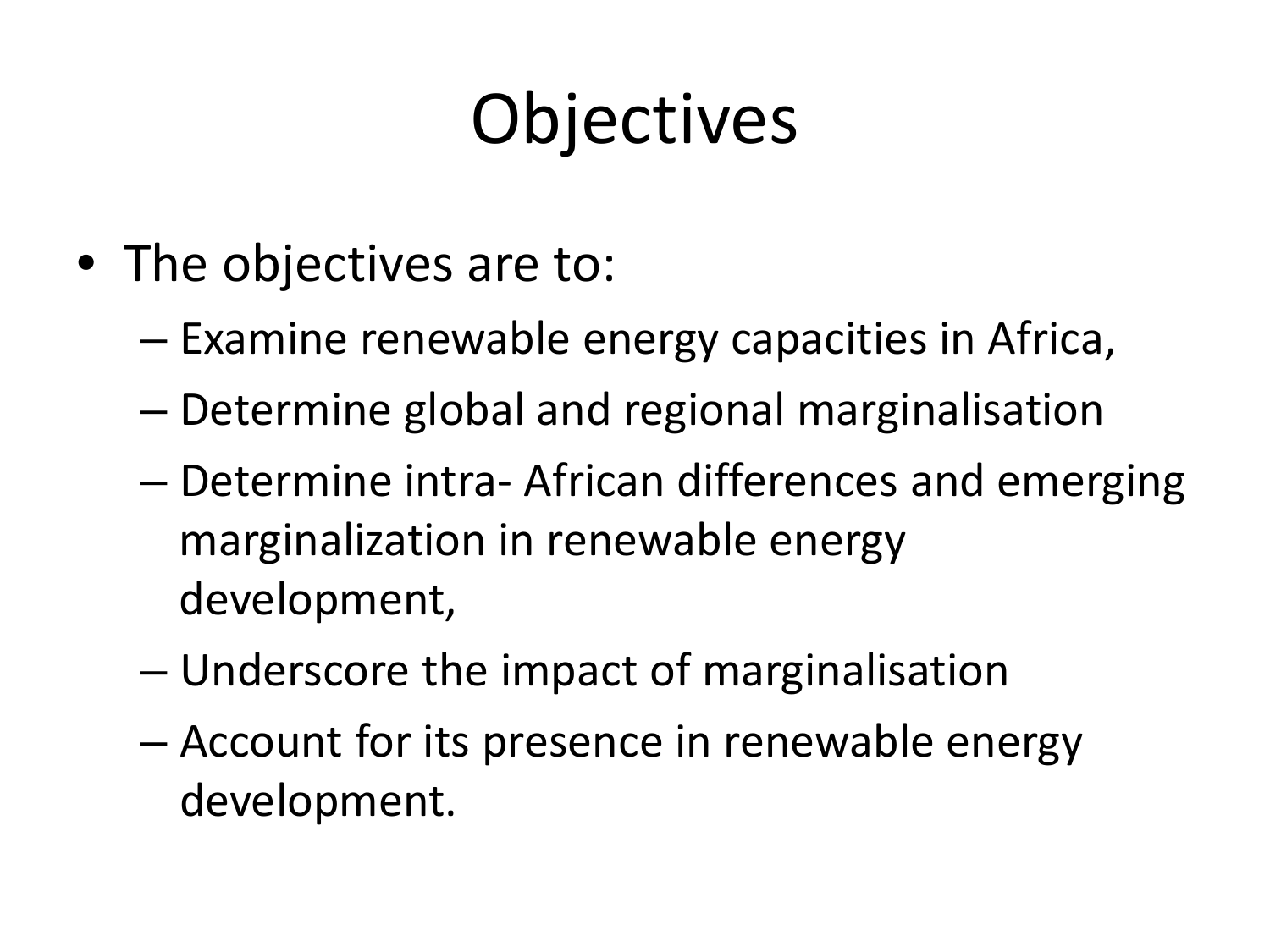# Methodology

#### • **Data type:**

- Data used are renewable energy capacities, with respect to all renewable energy technologies, transport application of renewable energy, investments in renewable energy and renewable energy policies in place by African countries.
- These were acquired from annual reports of major international renewable energy agencies. These are REN21, IRENA. GWEC, IEA, among others.
- Analysis:
- **Analysis is** based on descriptive, comparative analysis and classification of the countries according to performance. Other analytical methods are growth rate and trend analysis.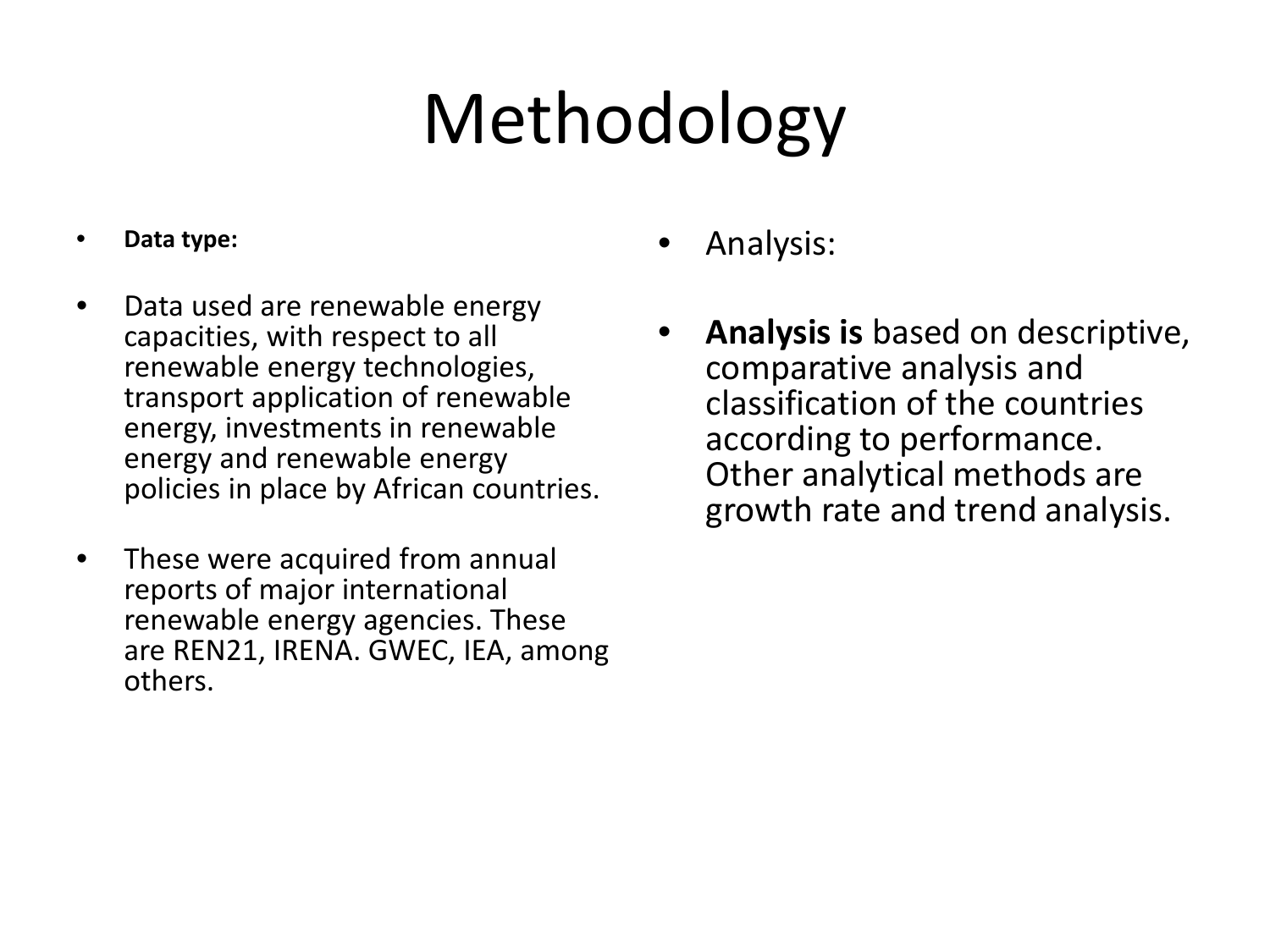## Concept of marginalisation

•The term is derived from the word marginal:

•This means peripheral, at the edge of an active system; for examples, economy, power.

•Marginalisation is a process of being at the edge of an active system.

•Being at the edge will bring exclusion that in itself demonstrates some form of deprivation.

•It is a situation where a community or territory is not able to compete with its pair and so remain backward in the parameters of progress. Hence, marginalisation will also mean backwardness in respect of any dimension of progress.

• Two forms of marginalization: (1) social; relating to the human dimension. Spatial, relating to physical location and distance from the centre

•Marginalisation in the renewable energy sense is a situation where territories that have the renewable resources at their disposal fail to key into the global drive of renewable energy deployment and therefore remains outside the drive of the renewable energy system.

•Renewable energy system: technology, harnessing, financing , marketing, employment benefits, networking.

#### •**Features**:

•It is both special and human dimensions; it is dynamic and so, could be temporal or otherwise; leads to vulnerability It varies across systems, space and society and therefore could be multidimensional.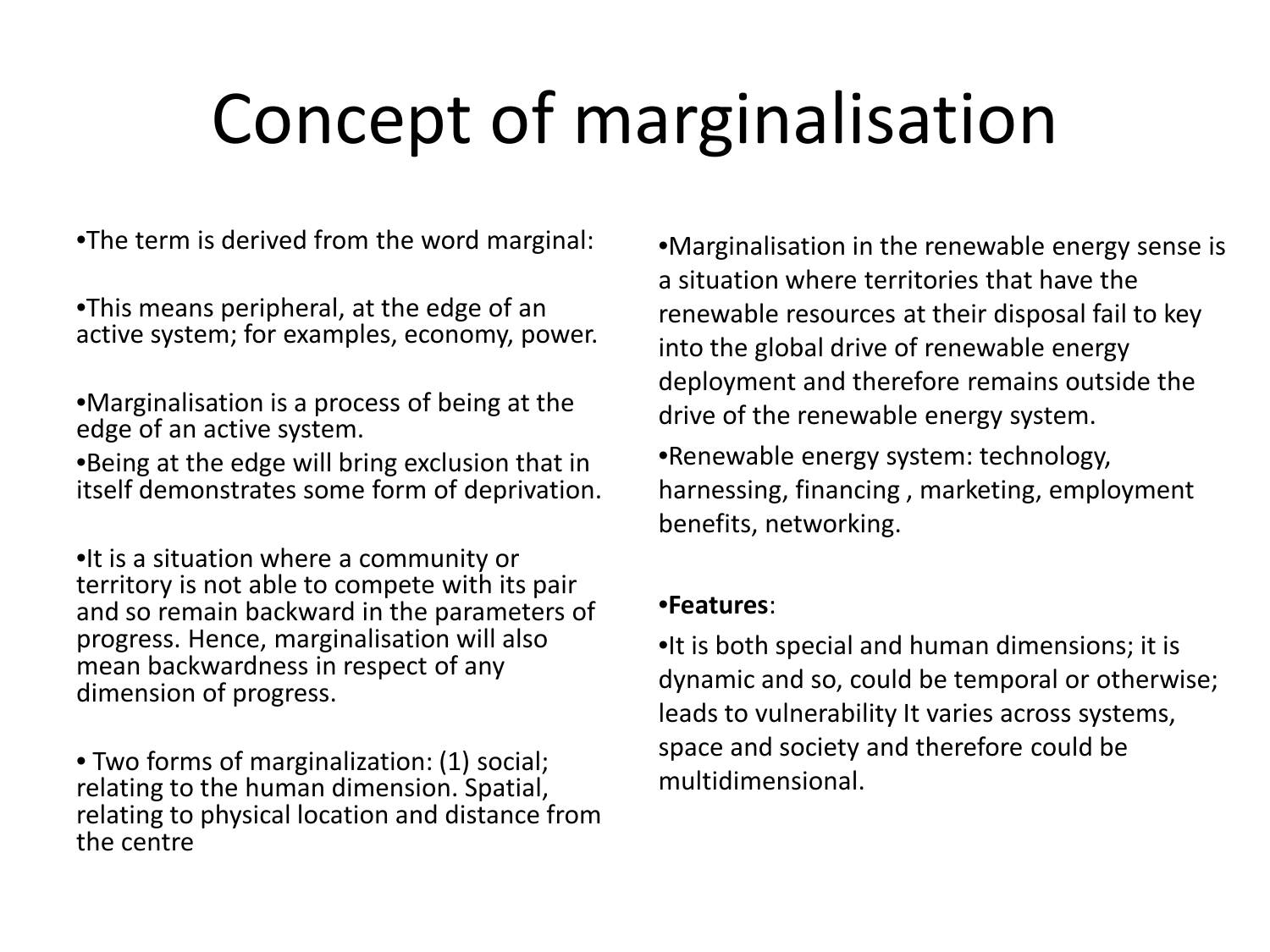# Africa's Renewable Energy Capacity

- Solar energy capacity grew from 54MW in 2006 to 2491 MW in 2016. Significant increase started in 2014when 1000MW was exceeded.
- Wind energy capacity increased from 386MW in 2006 to 3786MW in 2016. The 1000MW mark was reached in 2011 when the continent's wind energy generation capacity stood at 1037.
- CSP: Africa's recognizable production started in 2014 when 65MW capacity was achieved. The production rose to 425 MW in 2016.
- Hydropower increased from 23 623 MW in 2007 to 27 657MW in 2012. Its capacity stood at 33 524MW on 2016.
- Geothermal: Africa's geothermal output increased from 45MW in 1995 to 136MW in 20o5 and to 601MW in 2015. The capacity increased to 676MW in 2016 (BP Statistical review of world energy, 2017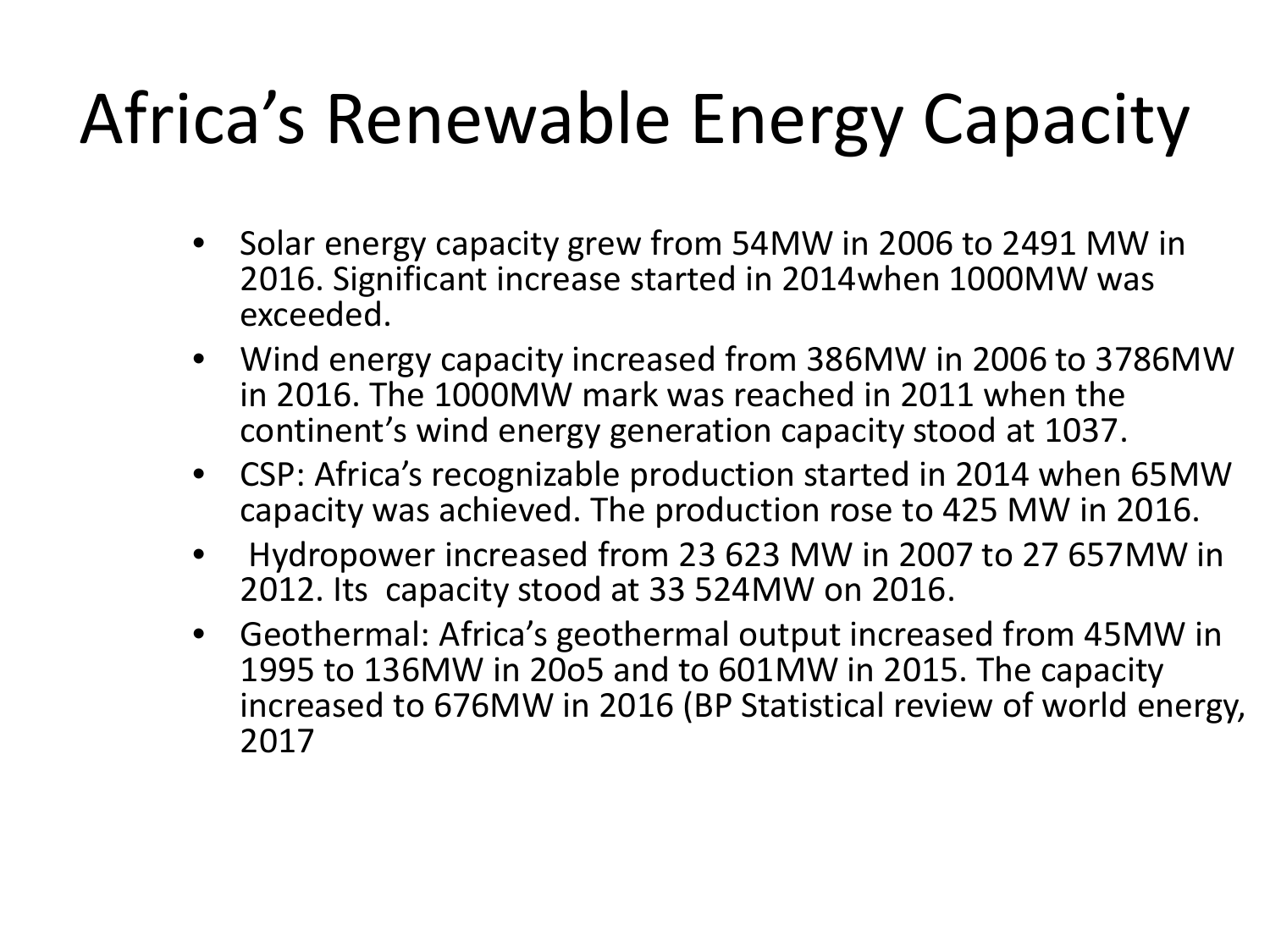### **Table 1: Renewable energy capacity growth rates in Africa**

| <b>Renewable technology</b> | <b>Years covered</b> | Growth rate (%) |
|-----------------------------|----------------------|-----------------|
| <b>Solar</b>                | 2006-2016            | 46.7            |
| <b>Wind</b>                 | 2006-2016            | 25.6            |
| <b>CSP</b>                  | 2014-2016            | 155             |
| <b>Hydropower</b>           | 2015-2016            | 5.5             |
| <b>Geothermal</b>           | 1995-2015            | 13.8            |
| <b>Biofuel</b>              | 2006-2016            | 16.0            |

Largely all the renewables are growing at relatively high rates. The highest growth rate is recorded in CSP with annual growth rate of 155% between 2014 and 2016. It is followed by solar energy (46.7% per annum) and wind energy (25.6% per annum).

### **Table 2: Relative contribution of renewable, 2016**

| <b>Renewable</b>  | 2016 Capacity (MW) | <b>Percent contribution</b> |  |  |
|-------------------|--------------------|-----------------------------|--|--|
| technology        |                    |                             |  |  |
| <b>Solar</b>      | 2491               | 6.1                         |  |  |
| <b>Wind</b>       | 3786               | 9.3                         |  |  |
| <b>CSP</b>        | 425                | 1.0                         |  |  |
| <b>Geothermal</b> | 676                | 1.7                         |  |  |
| <b>Hydropower</b> | 33 5 24            | 81.9                        |  |  |
| <b>Total</b>      | 40 902             | 100                         |  |  |

In terms of the relative contributions of the renewable technologies, hydropower is clearly the leading renewable energy provider in the continent.

The hydropower capacity of 33 524MW in 2016, is about nine times the continents capacity in wind energy and about 13 times the capacity in solar energy. It contributes nearly 82% of the continent's renewable energy power

Geothermal, CSP and biofuel occupy low position in renewable energy development in the continent. Solar contributes about 6% and wind about 9%.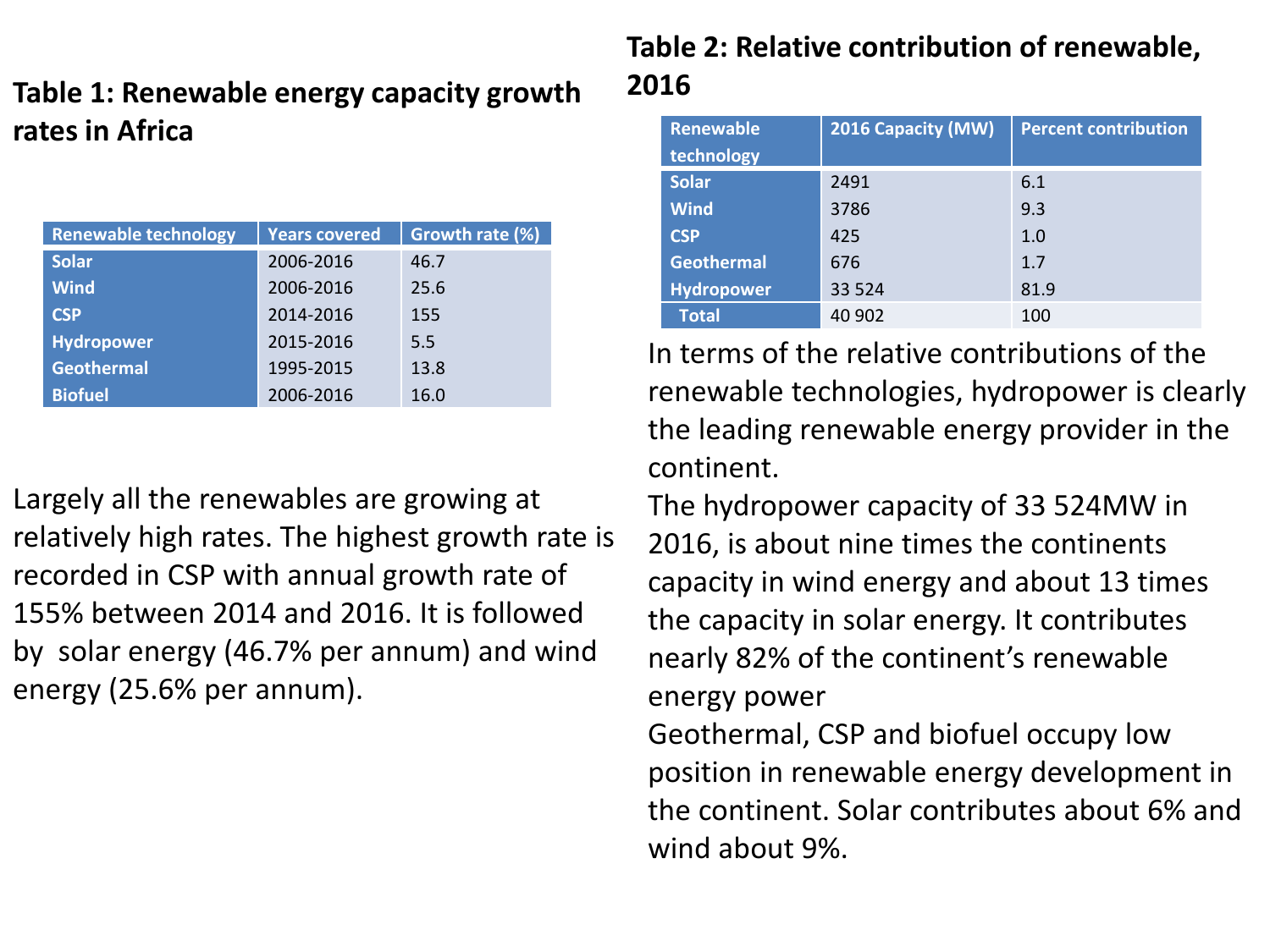### Marginalisation and Exclusion: Global Comparison

Table 3: Africa's RE capacity in relation to global capacity

| <b>Renewable</b>     | <b>Capacity in</b> | <b>Africa as</b> |          |
|----------------------|--------------------|------------------|----------|
| technology           | <b>GW</b>          | percent          |          |
|                      | World              | Africa           | of world |
| <b>Solar PV</b>      | 303                | 2.491            | 0.82     |
| <b>Wind</b>          | 487                | 3.786            | 0.78     |
| <b>CSP</b>           | 4.8<br>0.425       |                  | 8.85     |
| <b>Geothermal</b>    | 13.5<br>0.676      |                  | 5.00     |
| <b>Hydropower</b>    | 1096<br>33.        |                  | 3.05     |
|                      |                    | 524              |          |
| <b>Total RE with</b> | 2017               | 40.902           | 2.03     |
| hydro                |                    |                  |          |
| <b>Total Re</b>      | 921                | 7.378            | 0.80     |
| without hydro        |                    |                  |          |
|                      |                    |                  |          |

- Africa's contribution to global capacity in all the five renewable technologies is less than 10 percent.
- It is very poor in the case of solar PV and wind where Africa's capacity is less than one percent of global capacity each.
- The marginal position is also seen in hydropower generation in which the continent is potentially strong. Here Africa contributes about 3% of global capacity.
- Although Africa contributes about 16% of global population, its contribution to global renewable capacity with hydropower is 2% while without hydropower, it is less than 4%.w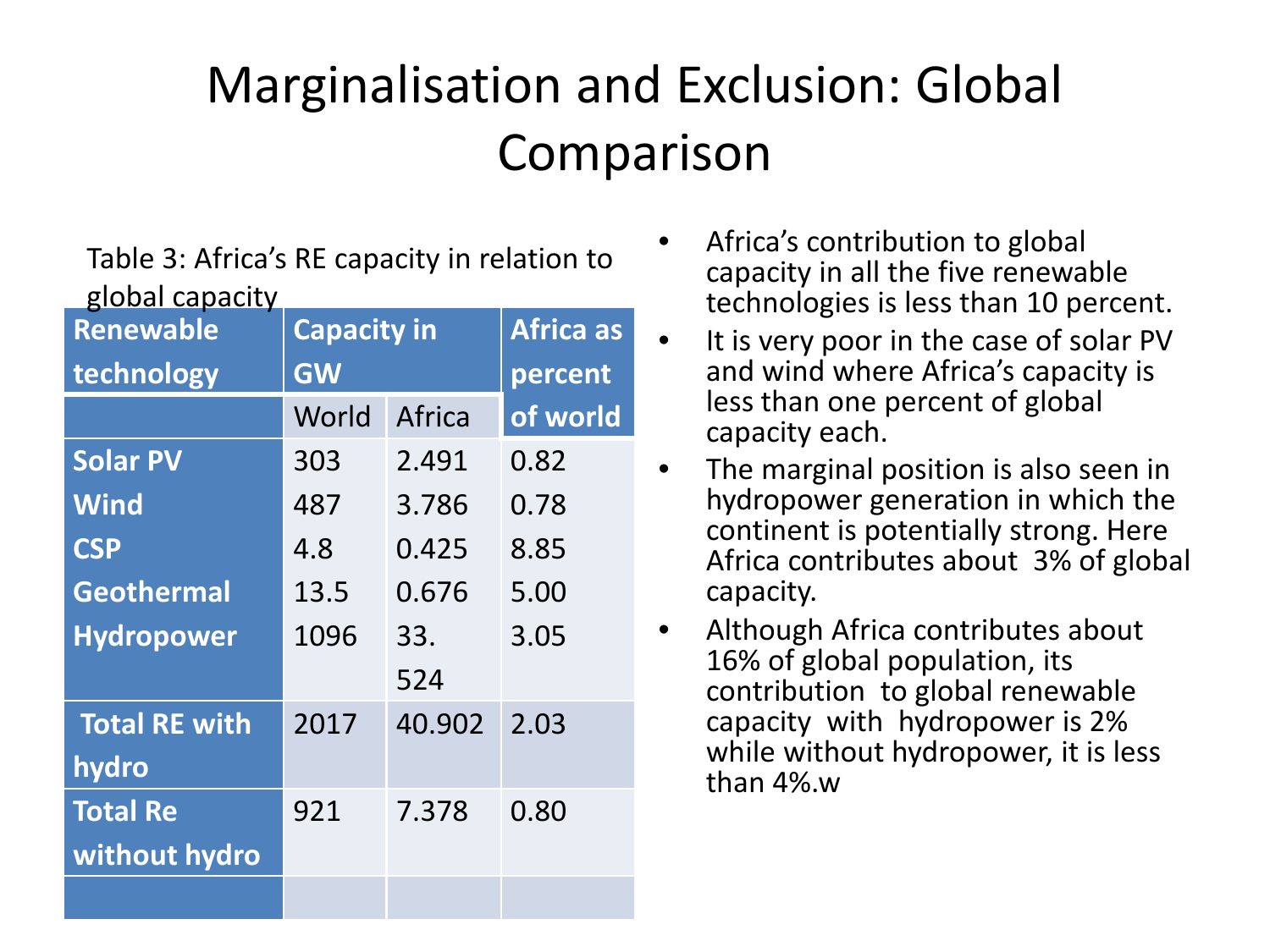### Table 4: Africa's capacity and the world capacity in bioenergy, biogas and geothermal in 2010-2016

| <b>Year</b> | <b>Bioenergy</b> |           | <b>Biogas</b> |           | <b>Geothermal</b> |                                         |
|-------------|------------------|-----------|---------------|-----------|-------------------|-----------------------------------------|
|             | Capacity         | Proportio | Capacit       | Proportio | Capacity          | Proportion of                           |
|             | $(MW)^1$         | n of      | y             | n of      | $(MW)^1$          | world capacity                          |
|             |                  | world     | $(MW)^1$      | world     |                   |                                         |
|             |                  | capacity  |               | capacity  |                   |                                         |
| 2010        | 715              | 1.0       | 14            | 0.2       | 202               | 2.0                                     |
| 2011        | 808              | 1.1       | 16            | 0.2       | 202               | 2.0                                     |
| 2012        | 915              | 1.1       | 19            | 0.2       | 217               | 2.1                                     |
| 2013        | 946              | 1.1       | 20            | 0.2       | 253               | 2.3                                     |
| 2014        | 982              | 1.0       | 20            | 0.1       | 600               | 5.2                                     |
| 2015        | 1018             | 1.0       | 36            | 0.2       | 607               | 5.1                                     |
| 2016        | 1018             | 1.0       | 36            | 0.2       | 1091              | Source: <sup>1</sup> IRENA, 2017<br>8.6 |

For these three renewable energy technologies the weak position for Africa in comparison to global capacity is clear.

Between 2010 and 2016 Africa contributed only one percent of global bioenergy capacity' well below one percent of biogas capacity.

However, the continent has a fair share of the global geothermal capacity. Its contribution rose from 2.0% in 2010 to 8.6% in 2016.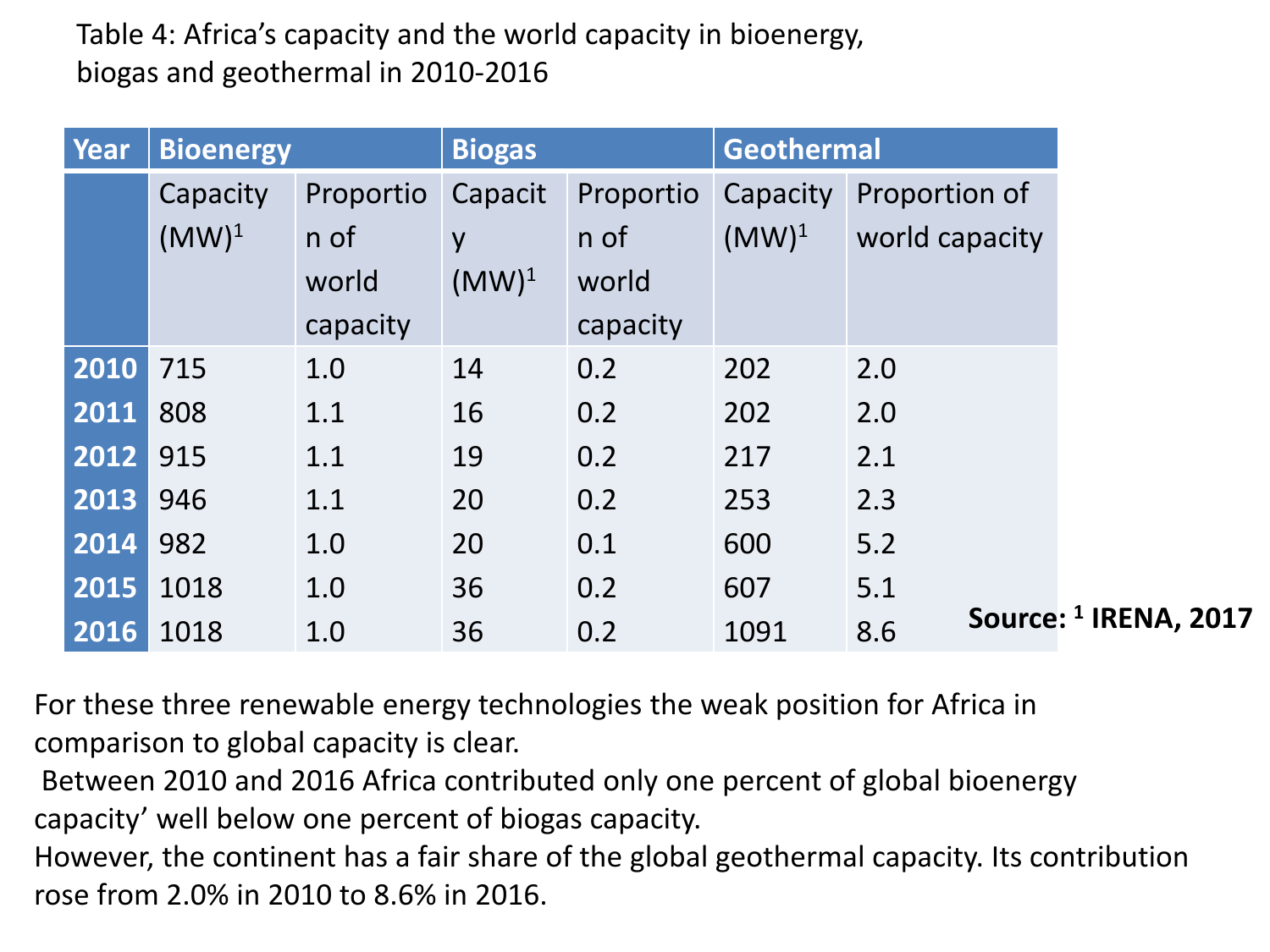### **Marginalization and Exclusion: Regional comparison**

- Wind Energy:
- While Latin America has pushed ahead to exceed 10GW by 2015 (12.2GW) and reaching 15GW in 2016; Africa's wind energy capacity remains below well below 5GW.
- The Pacific is doing well above Africa. it maintained a lead over Africa in wind energy capacity between 2010 and 2016
- it is not surprising therefore that no African country is seen in the top 10 countries in the renewable energy technologies. In wind energy, while Latin America has pushed ahead to exceed 10GW by 2015 (12.2GW) and reaching 15GW in 2016; Africa's wind energy capacity remains below well below 5GW.
- The Pacific is doing well above Africa. it maintained a lead over Africa in wind energy capacity between 2010 and 2016
- it is not surprising therefore that no African country is seen in the global 10 leading countries in the renewable energy technologies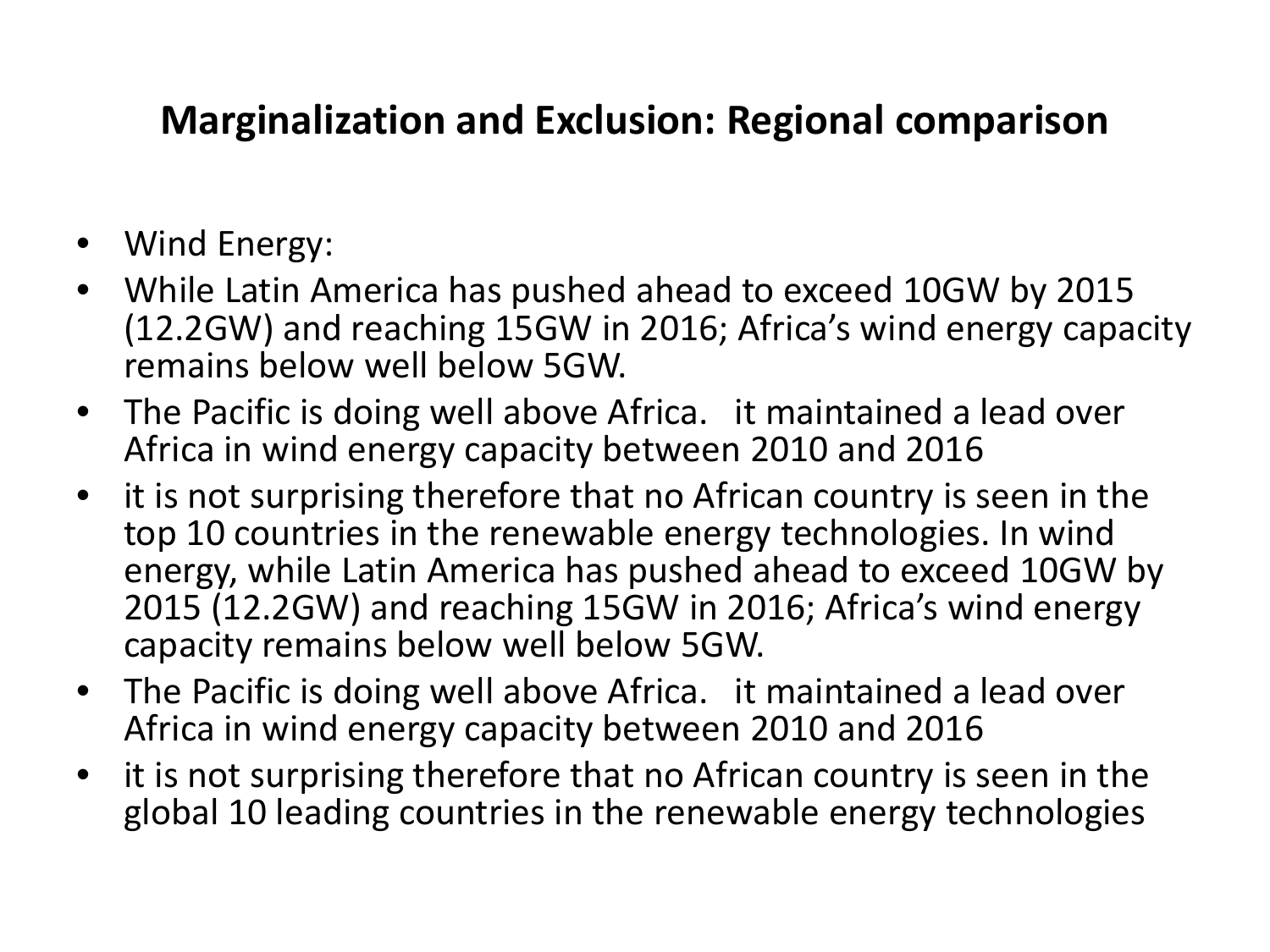### Table 5 : Regional capacity in hydropower,2016

| <b>Region</b>                 | <b>2016 Capacity MW</b> |         |  |  |
|-------------------------------|-------------------------|---------|--|--|
|                               | Capacity                | Percent |  |  |
|                               | <b>MW</b>               | of      |  |  |
|                               |                         | world   |  |  |
| <b>Africa</b>                 | 33 5 24                 | 2.7     |  |  |
| <b>East Asia and Pacific</b>  | 457 473                 | 36.7    |  |  |
| <b>Europe</b>                 | 223 008                 | 18.0    |  |  |
| <b>North and Central</b>      | 200 922                 | 16.1    |  |  |
| <b>America</b>                | 164 071                 | 13.2    |  |  |
| <b>South America</b>          | 166 402                 | 13.3    |  |  |
| <b>South and Central Asia</b> |                         |         |  |  |
| Total                         | 1 245 500               | 100     |  |  |

Source: International Hydropower Association, 2017. population than Africa.

• In hydropower generation in 2016, Africa contributed only 2.7% of global hydropower capacity as opposed to 16.1% from North and Central America, 13.2% from South America and 18% from Europe. All these regions have less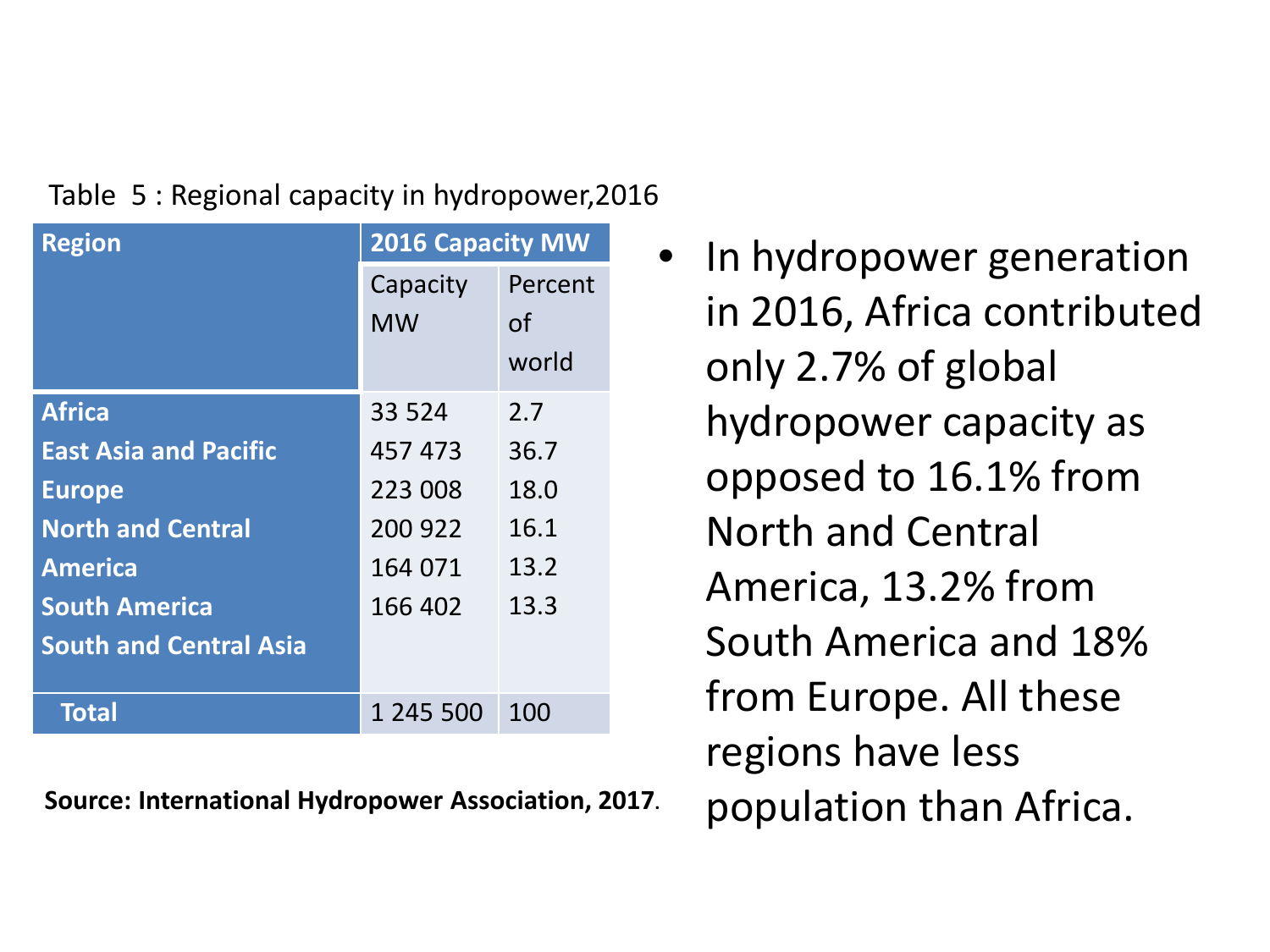## Intra-continental marginality

Although Africa has shown little progress in renewable energy deployment, records show that the contributions to this progress comes from a few countries. This runs through all the renewable energy technologies.

Although Africa has been shown little progress in renewable energy deployment, records show that the contributions to this progress comes from a few countries. This runs through all the renewable energy technologies. Although Africa has been shown little progress in renewable energy deployment, records show that the contributions to this progress comes from a few countries. This runs through all the renewable energy technologies.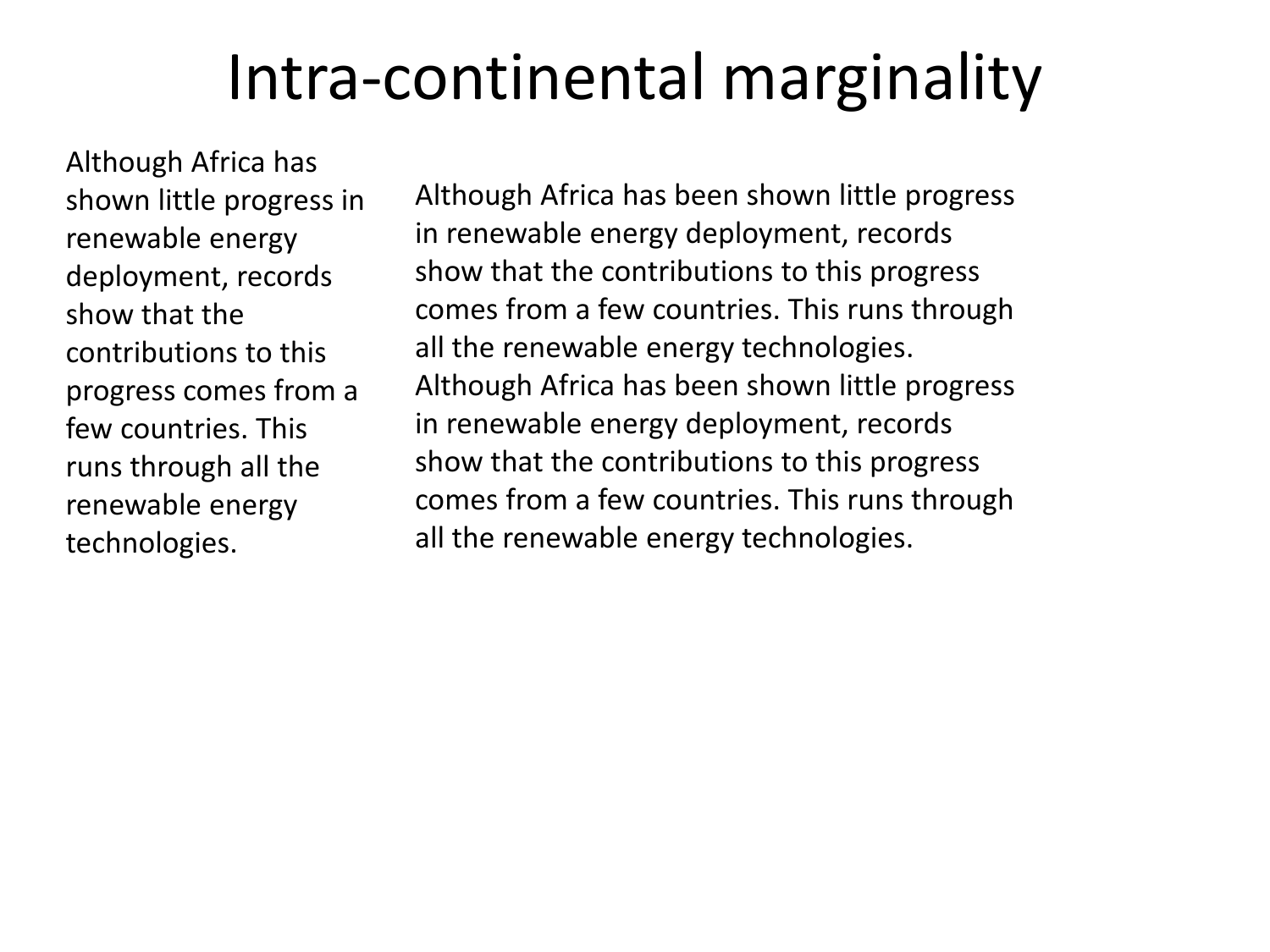Table 6: Summary of top renewable energy generating countries, 2016

| <b>Renewable</b><br>technology | <b>Top countries</b> |                |                       |                |                |  |  |  |
|--------------------------------|----------------------|----------------|-----------------------|----------------|----------------|--|--|--|
|                                | $\mathbf{1}$         | $\overline{2}$ | $\overline{3}$        | $\overline{4}$ | 5              |  |  |  |
| <b>Wind</b>                    | South Africa         | Egypt          | <b>Morocco</b>        | Ethiopia       | <b>Tunisia</b> |  |  |  |
| energy                         |                      |                |                       |                |                |  |  |  |
| <b>Hydropowe</b>               | Ethiopia             | South Africa   | Egypt                 | Democratic     | Zambia         |  |  |  |
|                                |                      |                |                       | Republic of    |                |  |  |  |
|                                |                      |                |                       | Congo          |                |  |  |  |
| <b>Solar</b>                   | South Africa         | Algeria        | <b>Morocco</b>        | Egypt          | Ethiopia       |  |  |  |
| <b>CSP</b>                     | South Africa         | <b>Morocco</b> | Algeria               | Egypt          |                |  |  |  |
| <b>Bioenergy</b>               | Sudan                | South Africa   | Zimbabwe<br>Swaziland |                | Mauritiu       |  |  |  |
|                                |                      |                |                       |                | $\mathsf{S}$   |  |  |  |
| <b>Biogas</b>                  | South Africa         | Reunion        | <b>Mauritius</b>      | Kenya          | <b>Morocco</b> |  |  |  |

Out of about 50 countries in Africa, it is only 13 that account for significantly large proportion of Africa renewable energy capacity.

The balance of about 37 are not only marginal players or even non-players, they also excluded from the gains from renewable energy development.

South Africa is a major player in all renewable energy technologies.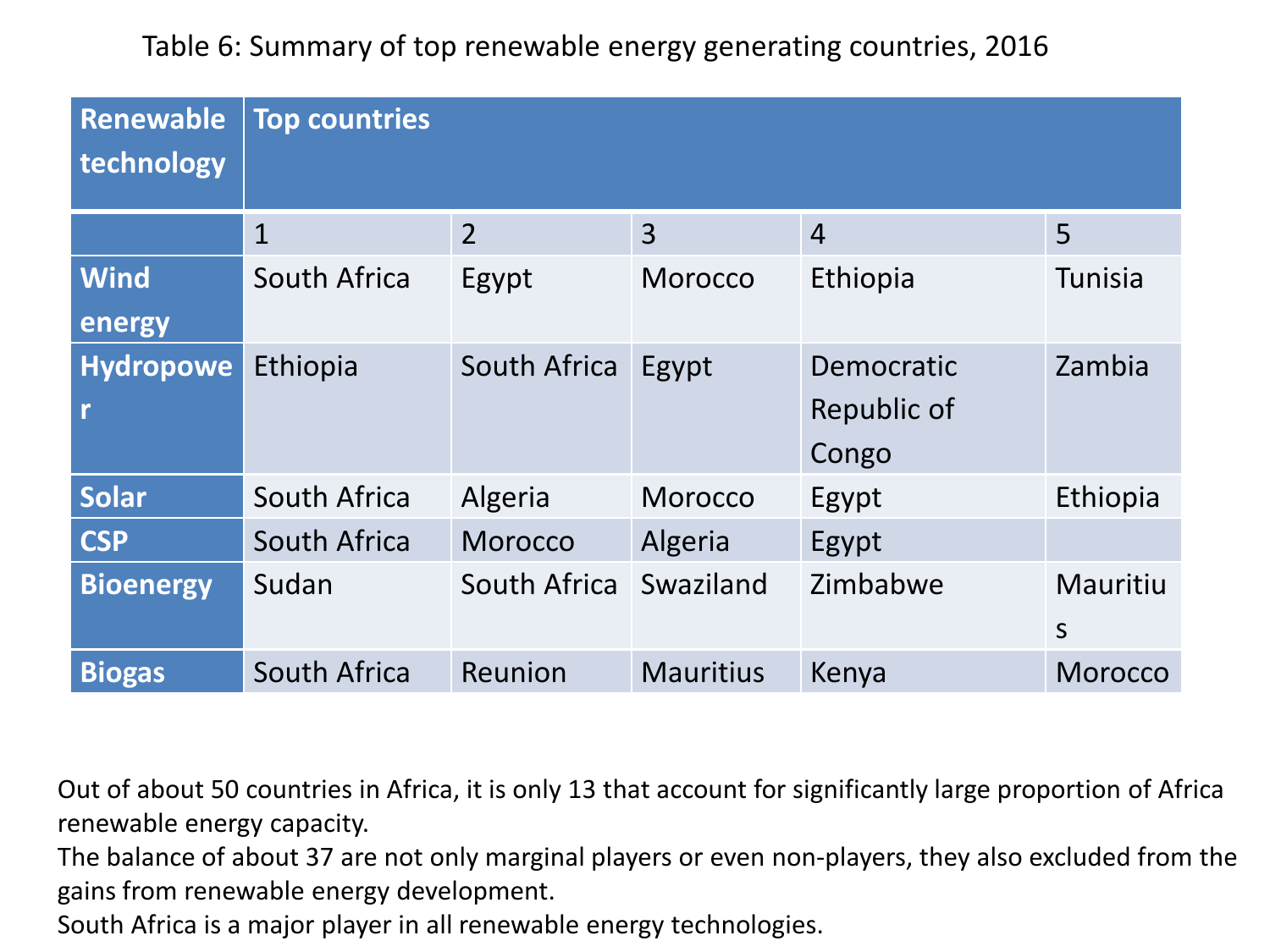### Table 7: Combined capacity of top five countries relative to Africa capacity and population

| <b>Renewable</b><br>technology | <b>Combined</b><br>capacity of<br>top five<br>countries<br>$(MW)^1$ | <b>Proportion</b><br>of Africa<br>capacity | <b>Combined</b><br>population<br>$(2016)^1$ | <b>Proportion</b><br>of African<br>population | <b>Proportion of</b><br><b>African</b><br>population<br>excluded from<br>major players | <b>Proportion</b><br>contributed<br>by South<br><b>Africa</b> |
|--------------------------------|---------------------------------------------------------------------|--------------------------------------------|---------------------------------------------|-----------------------------------------------|----------------------------------------------------------------------------------------|---------------------------------------------------------------|
| <b>Wind energy</b>             | 3637                                                                | 96                                         | 296408034                                   | 24                                            | 76                                                                                     | 38                                                            |
| Hydropower                     | 15 3 18                                                             | 46                                         | 271674073                                   | 23                                            | 77                                                                                     | 11                                                            |
| <b>Solar</b>                   | 2288                                                                | 78                                         | 325388765                                   | 27                                            | 78                                                                                     | 60                                                            |
| <b>CSP</b>                     | 429                                                                 | 100                                        | 223565500                                   | 18                                            | 82                                                                                     | 47                                                            |
| <b>Bioenergy</b>               | 656                                                                 | 64                                         | 114702780                                   | 9                                             | 91                                                                                     | 14                                                            |
| <b>Biogas</b>                  | 34                                                                  | 94                                         | 139193094                                   | 11                                            | 89                                                                                     | 61                                                            |
|                                |                                                                     |                                            |                                             |                                               |                                                                                        |                                                               |

1 population data is from [http://www.worldometers.info](http://www.worldometers.info/) (accessed 16/12/2016 and 05/09/2017)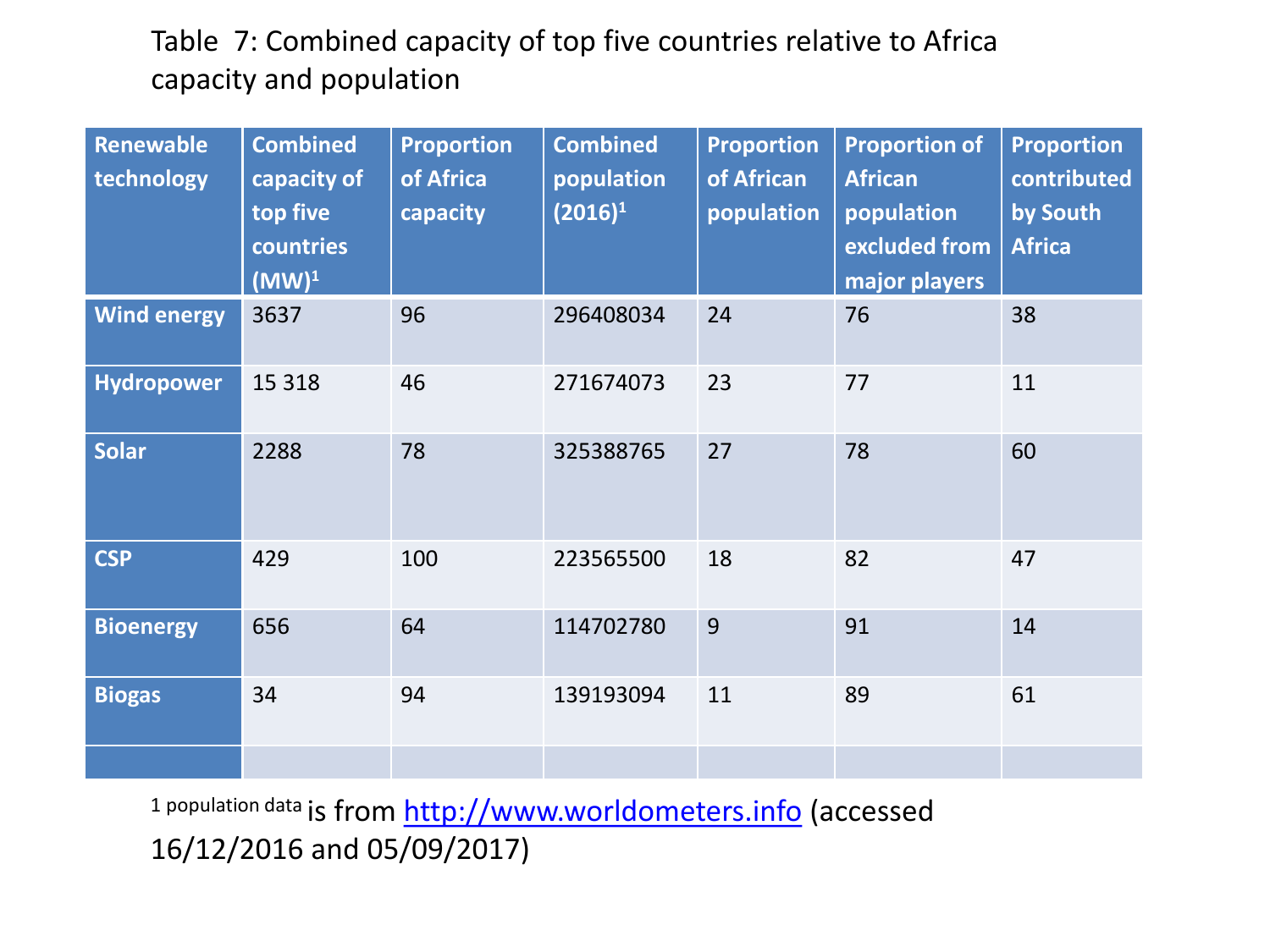The dominance of the five countries is above 90% of the African capacity in the case of wind, CSP and biogas.

The top five also control 78% in the case of CSP and 64% in the case of bioenergy. It is only in hydropower that the combined capacity is less than 50%.

In each of the renewables, it is also seen that the combined population of the top five countries is less than a third of the African population.

The five countries that generate 96% of African wind capacity contains only 24% of the continent's total population while in the case of solar energy, the top five countries that generate 78% of the solar energy capacity contains 27% of the population of Africa.

In wind energy, solar energy, CSP and biogas, the contribution of South Africa is above a third of the total capacity of Africa. it is as high as 60% in the case of solar energy, 47% in CSP and 61% in biogas. However, South Africa contains only about 5% of the population of Africa.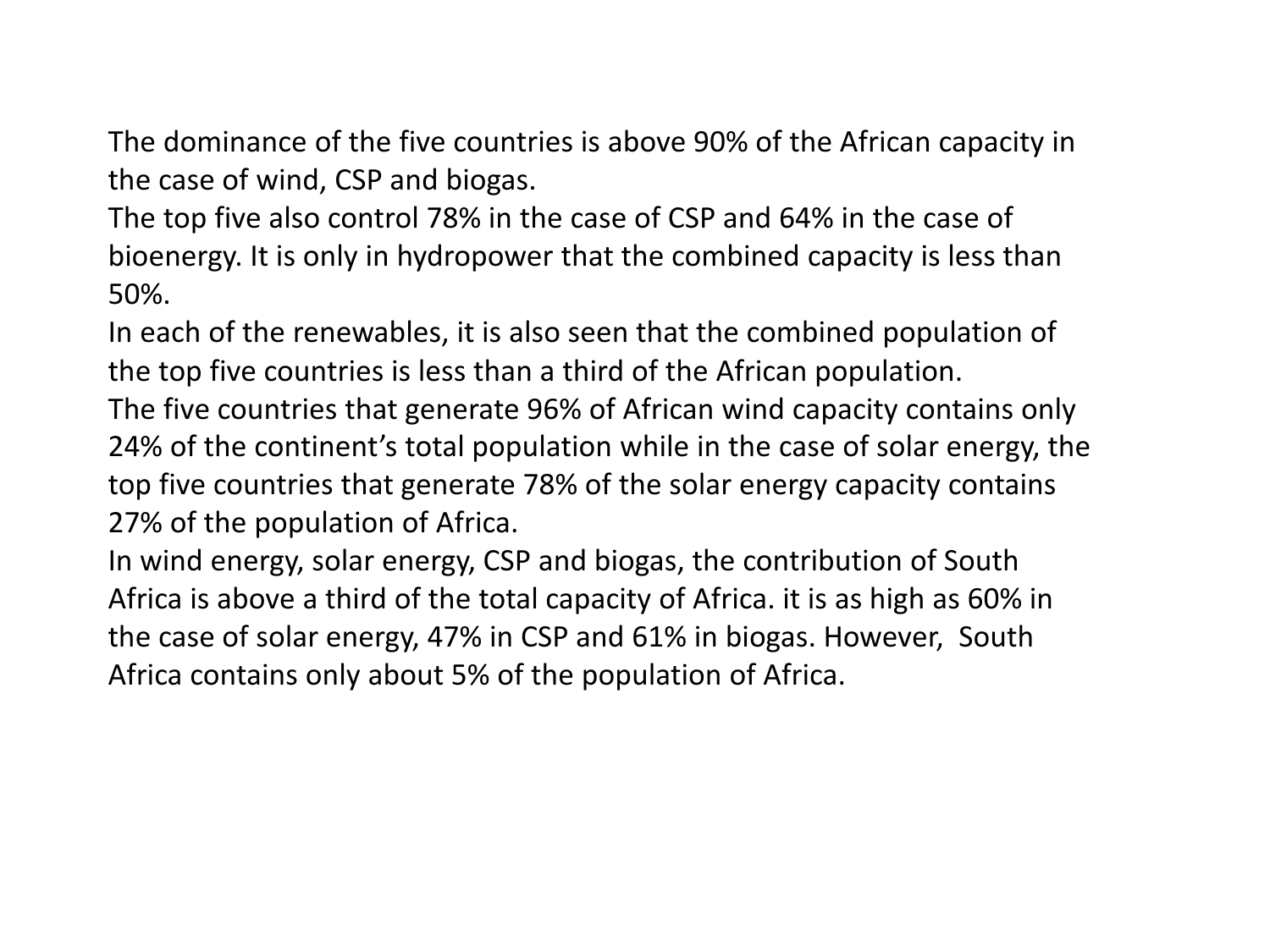### ACCOUNTING FOR MARGINALISATION

- **Investment factor**: Only few countries are captured on global renewable investment. This will partly explain the localization of renewable energy development and the emerging exclusion arising therefrom.
- Between 2012 and 2016, annual investment on renewable energy varied between 7.7 billion USD for Africa and Middle East with an average of 9.4billion USD per annum. Brazil with a population of around 200 million has an average annual renewable investment of about 7 billion USD per annum.
- Again, marginality is observed even in investment. The leadings investors are South Africa, Morocco, Kenya, Uganda, Ethiopia and Egypt.
- **Commitment to policy implementation:** : although, most African countries have policies and targets for renewable energy; most have fallen aback in implementing the policies and are grossly incapable of meeting the renewable targets.
- Setting unrealistic targets in the face of weak capacity including institutional weakness.
- The problem of balancing fossil fuel security with renewable energy drive.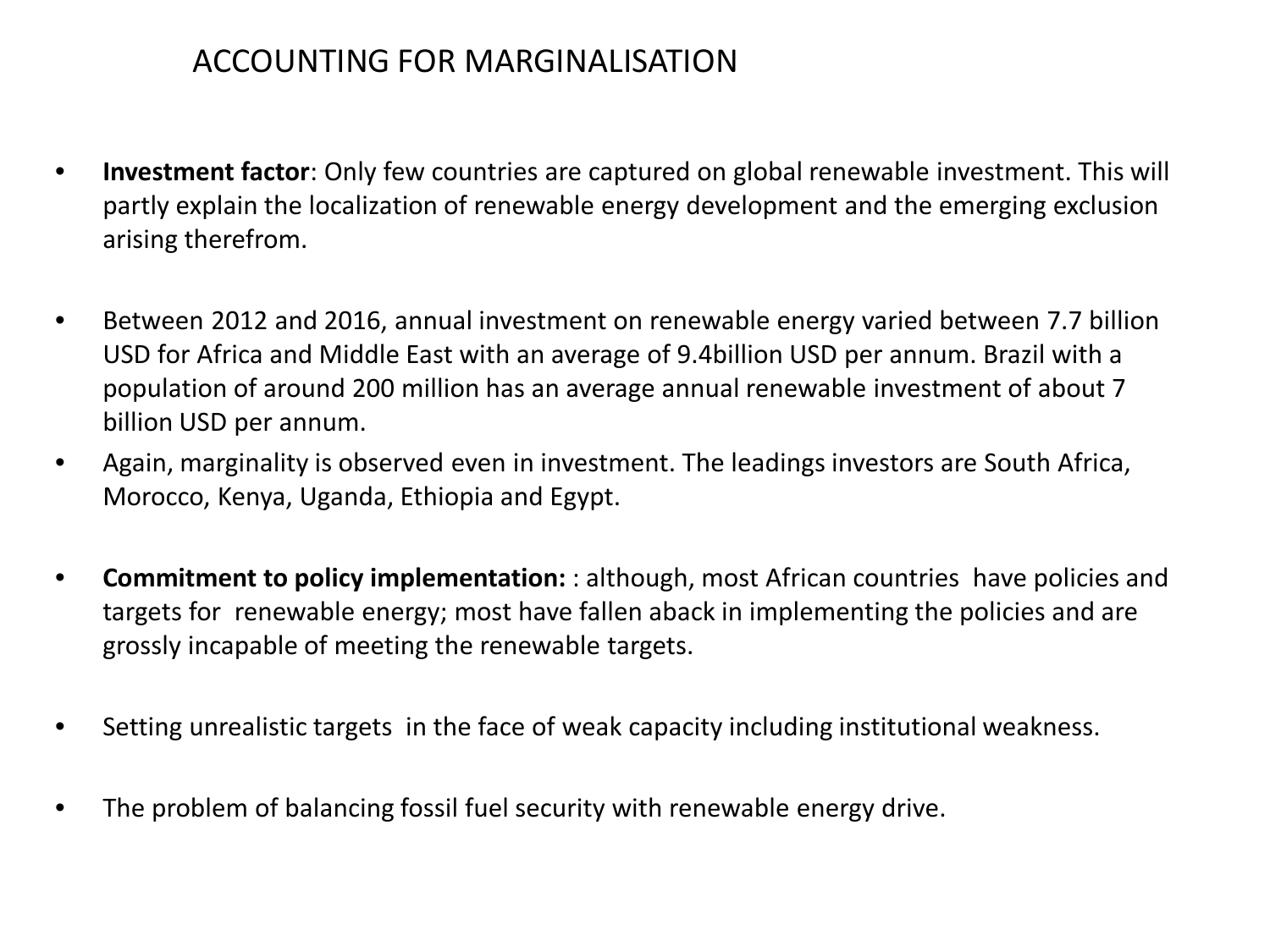## Impacts of marginalisation

- •One obvious impact of very low level of renewable energy development in Africa is large margin between its potentials and the realization of these. For example, Africa's hydropower generation is only 8% of its technically feasible potential.
- •Africa's very poor showing in liquid biofuel means that when the global market is matured, Africa may not be there to share in the market.
- There is the case very low progress in electricity access. The proportion of people with access to electricity have remained virtually stagnant; changing only by 2% for the continent in 2014.
- •Power outage has remained a regular feature of power supply in Africa. it is as high 2500 hours in Central Africa Republic.
- •Employment impact: Employment in renewable energy in Africa is limited by the low level renewable development. The renewable employment in 2016 was 61 000 for Africa (IRENA, 2017). Out of this, 30 000 is from South Africa, 16 000 in North Africa and 15 000 from other parts of Africa. Africa's renewable employment is only 0.75% of world's 8 052 000.
- •Limited application of Renewable energy. It is applied in limited and micro cases; street lighting and stand-alone building application of largely solar energy.